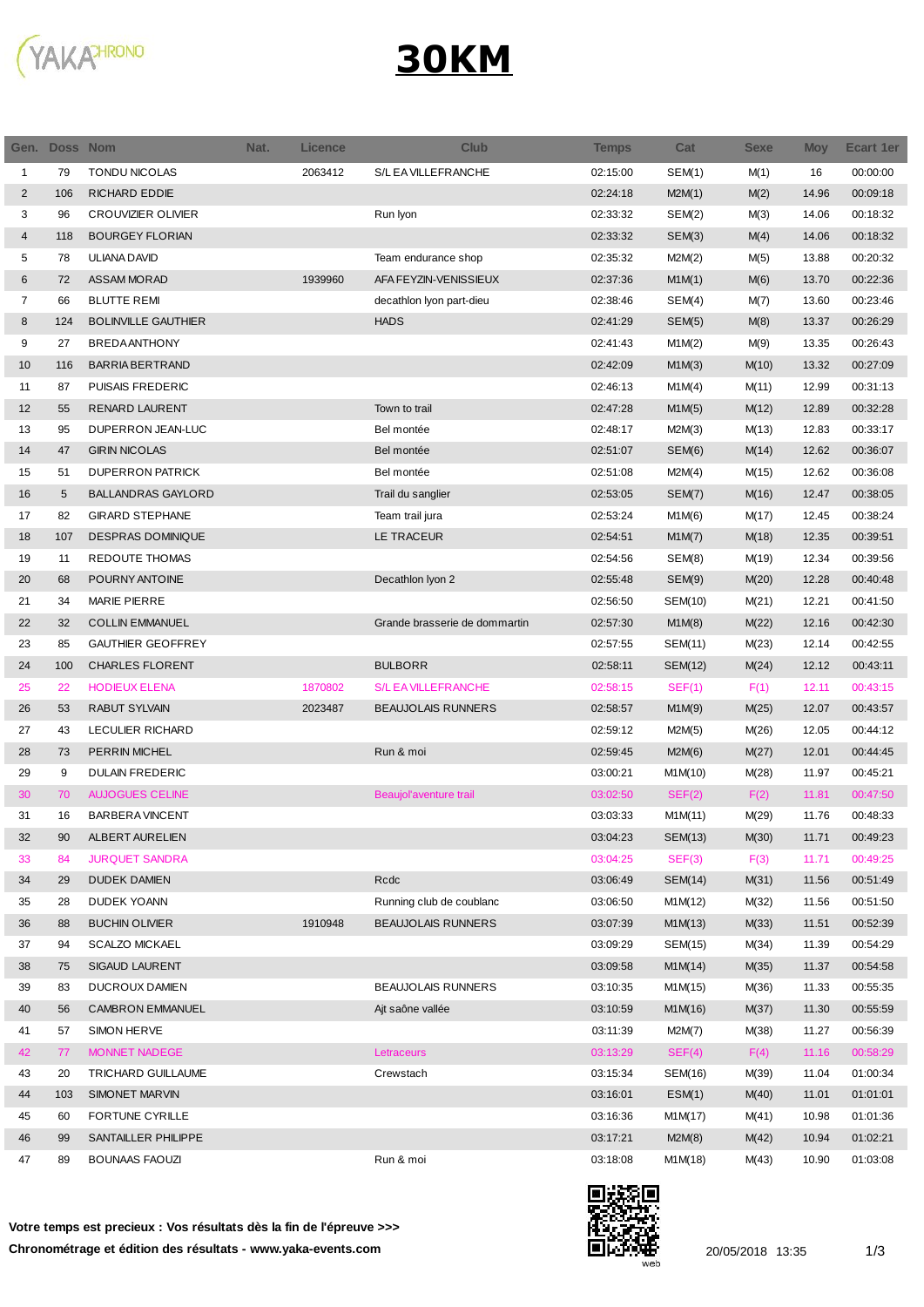

## **30KM**

| Gen. | Doss Nom |                              | Nat. | <b>Licence</b> | <b>Club</b>                                | <b>Temps</b> | Cat     | <b>Sexe</b> | <b>Moy</b> | <b>Ecart 1er</b> |
|------|----------|------------------------------|------|----------------|--------------------------------------------|--------------|---------|-------------|------------|------------------|
| 48   | 114      | <b>GIROUD PHILIPPE</b>       |      |                |                                            | 03:18:40     | M2M(9)  | M(44)       | 10.87      | 01:03:40         |
| 49   | 115      | <b>CLEAU JEREMIE</b>         |      |                |                                            | 03:18:41     | M1M(19) | M(45)       | 10.87      | 01:03:41         |
| 50   | 19       | <b>BIGEARD NICOLAS</b>       |      |                |                                            | 03:19:53     | M1M(20) | M(46)       | 10.80      | 01:04:53         |
| 51   | 50       | <b>BOUYER GUILLAUME</b>      |      |                |                                            | 03:20:14     | SEM(17) | M(47)       | 10.78      | 01:05:14         |
| 52   | 110      | <b>VONDIERE ROMAIN</b>       |      |                |                                            | 03:20:48     | M1M(21) | M(48)       | 10.75      | 01:05:48         |
| 53   | 33       | <b>TAVEAU MATTHIEU</b>       |      |                |                                            | 03:21:02     | SEM(18) | M(49)       | 10.74      | 01:06:02         |
| 54   | 46       | <b>BOSCHER STEPHANE</b>      |      |                |                                            | 03:22:03     | M2M(10) | M(50)       | 10.69      | 01:07:03         |
| 55   | 111      | SIMONNET THOMAS              |      | 1645752        | <b>BEAUJOLAIS RUNNERS</b>                  | 03:22:21     | M1M(22) | M(51)       | 10.67      | 01:07:21         |
| 56   | 52       | <b>BERERD ERIC</b>           |      |                | Cap quincieux                              | 03:24:41     | M1M(23) | M(52)       | 10.55      | 01:09:41         |
| 57   | 97       | <b>DURY JACKY</b>            |      |                | ROUTE 42                                   | 03:26:42     | M2M(11) | M(53)       | 10.44      | 01:11:42         |
| 58   | 98       | <b>DURY MARTINE</b>          |      |                | ROUTE 42                                   | 03:26:42     | M2F(1)  | F(5)        | 10.44      | 01:11:42         |
|      |          | RANDRIANARIJAONA             |      |                |                                            |              |         |             |            |                  |
| 59   | 39       | <b>FREDERIC</b>              |      |                |                                            | 03:27:55     | SEM(19) | M(54)       | 10.38      | 01:12:55         |
| 60   | 6        | <b>JANNIER CYRIL</b>         |      | 1738435        | SANS BORNES SAINT DIDIER SUR<br>CHALARONNE | 03:28:28     | M1M(24) | M(55)       | 10.36      | 01:13:28         |
| 61   | 7        | <b>JANNIER CLAIRE</b>        |      | 1757257        | SANS BORNES SAINT DIDIER SUR<br>CHALARONNE | 03:28:28     | SEF(5)  | F(6)        | 10.36      | 01:13:28         |
| 62   | 120      | ROCHE PASCALE                |      |                |                                            | 03:29:18     | M1F(1)  | F(7)        | 10.32      | 01:14:18         |
| 63   | 81       | BONHOMME JEROME              |      |                |                                            | 03:29:41     | M1M(25) | M(56)       | 10.30      | 01:14:41         |
| 64   | 54       | <b>BERTHIER FLORIAN</b>      |      |                | Run in pont de vaux                        | 03:30:11     | SEM(20) | M(57)       | 10.27      | 01:15:11         |
| 65   | 48       | PELLETIER MAXIME             |      |                |                                            | 03:31:39     | SEM(21) | M(58)       | 10.20      | 01:16:39         |
| 66   | 74       | <b>ZAPATA OLIVIER</b>        |      |                |                                            | 03:32:43     | SEM(22) | M(59)       | 10.15      | 01:17:43         |
| 67   | 117      | <b>CUER THIERRY</b>          |      |                |                                            | 03:36:25     | M2M(12) | M(60)       | 9.980      | 01:21:25         |
| 68   | 49       | CHARMEIL CHRISTOPHE          |      |                | Kikourou                                   | 03:37:28     | M2M(13) | M(61)       | 9.932      | 01:22:28         |
| 69   | 80       | <b>FRAISON STEPHANE</b>      |      |                |                                            | 03:37:29     | M1M(26) | M(62)       | 9.931      | 01:22:29         |
| 70   | 3        | <b>BRACONNIER CHRISTOPHE</b> |      |                |                                            | 03:39:22     | M1M(27) | M(63)       | 9.846      | 01:24:22         |
| 71   | 67       | <b>WOJCIECHOWSKI CECILE</b>  |      |                | Geocoucou                                  | 03:39:38     | M2F(2)  | F(8)        | 9.834      | 01:24:38         |
| 72   | 37       | <b>BONHOMME DIDIER</b>       |      |                | Run in pont de vaux                        | 03:40:16     | SEM(23) | M(64)       | 9.806      | 01:25:16         |
| 73   | 61       | PERROT ERIC                  |      |                |                                            | 03:41:26     | M1M(28) | M(65)       | 9.754      | 01:26:26         |
| 74   | 44       | PAQUELET FRANCK              |      | 2024555        | S/L EA VILLEFRANCHE                        | 03:41:42     | M1M(29) | M(66)       | 9.742      | 01:26:42         |
| 75   | 69       | <b>GREPELUT GERARD</b>       |      |                |                                            | 03:43:38     | M3M(1)  | M(67)       | 9.658      | 01:28:38         |
| 76   | 119      | <b>GROLEAZ LUCAS</b>         |      |                |                                            | 03:43:40     | SEM(24) | M(68)       | 9.657      | 01:28:40         |
| 77   | 109      | LERICHE CHRISTOPHE           |      |                |                                            | 03:44:04     | M2M(14) | M(69)       | 9.639      | 01:29:04         |
| 78   | 86       | <b>THIMON AURELIE</b>        |      |                |                                            | 03:45:52     | SEF(6)  | F(9)        | 9.563      | 01:30:52         |
| 79   | 71       | <b>CAUCHY FLAVIE</b>         |      |                | Normal runner                              | 03:48:11     | SEF(7)  | F(10)       | 9.466      | 01:33:11         |
| 80   | 123      | <b>RODOT DORIAN</b>          |      |                |                                            | 03:48:15     | SEM(25) | M(70)       | 9.463      | 01:33:15         |
| 81   | 105      | <b>DESIGAUD FABIEN</b>       |      |                |                                            | 03:48:17     | SEM(26) | M(71)       | 9.461      | 01:33:17         |
| 82   | 18       | <b>FRIAND NICOLAS</b>        |      | 1962538        | S/L EA VILLEFRANCHE                        | 03:48:19     | M1M(30) | M(72)       | 9.460      | 01:33:19         |
| 83   | 38       | NALIZA WILLY                 |      |                |                                            | 03:51:51     | M1M(31) | M(73)       | 9.316      | 01:36:51         |
| 84   | 122      | QURESHI MOHSEN               |      |                |                                            | 03:52:02     | M1M(32) | M(74)       | 9.309      | 01:37:02         |
| 85   | 15       | <b>FAGUE VIRGINIE</b>        |      |                |                                            | 03:53:23     | M1F(2)  | F(11)       | 9.255      | 01:38:23         |
| 86   | 26       | MONCEL SERGE                 |      | 1353347        | S/L EA VILLEFRANCHE                        | 03:54:51     |         |             | 9.197      | 01:39:51         |
| 87   | 13       | <b>IDASIK CAROLE</b>         |      |                |                                            | 03:55:44     | M2M(15) | M(75)       | 9.162      | 01:40:44         |
|      |          | <b>SZCZEPKOWSKI</b>          |      |                |                                            |              | SEF(8)  | F(12)       |            |                  |
| 88   | 12       | ALEXANDRE                    |      |                |                                            | 03:55:45     | SEM(27) | M(76)       | 9.162      | 01:40:45         |
| 89   | 14       | DEROMAS ARNAUD               |      |                |                                            | 03:55:59     | M2M(16) | M(77)       | 9.153      | 01:40:59         |
| 90   | 59       | FRANCON JEROME               |      |                |                                            | 03:57:27     | M1M(33) | M(78)       | 9.096      | 01:42:27         |
| 91   | 104      | SABUGUEIRO MIGUEL            |      |                |                                            | 03:58:27     | M1M(34) | M(79)       | 9.058      | 01:43:27         |